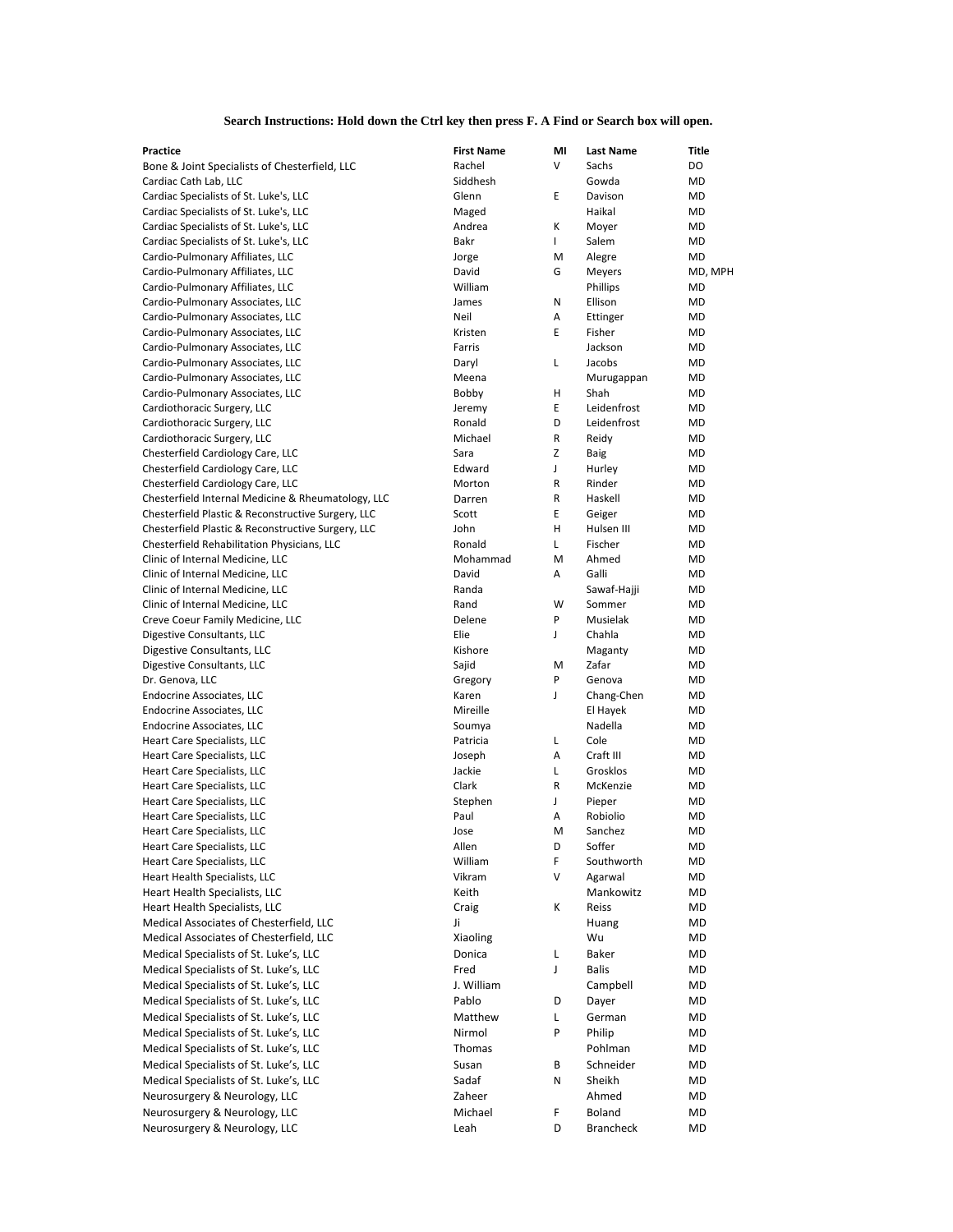Neurosurgery & Neurology, LLC Neurosurgery & Neurology, LLC Neurosurgery & Neurology, LLC Neurosurgery & Neurology, LLC Neurosurgery & Neurology, LLC Neurosurgery & Neurology, LLC Neurosurgery & Neurology, LLC Obstetrical Associates of St. Luke's, LLC Obstetrical Associates of St. Luke's, LLC Obstetrical Associates of St. Luke's, LLC Obstetrical Associates of St. Luke's, LLC Open Heart Anesthesiology, LLC Open Heart Anesthesiology, LLC Open Heart Anesthesiology, LLC Open Heart Anesthesiology, LLC Open Heart Anesthesiology, LLC Open Heart Anesthesiology, LLC Premier Medical Physicians, LLC Premier Pain Consultants, LLC St. Louis Electrophysiology Associates, LLC St. Louis Electrophysiology Associates, LLC St. Luke's Sleep Medicine & Research Center St. Luke's Sleep Medicine & Research Center St. Luke's Des Peres Hospital St. Luke's Des Peres Hospital St. Luke's Des Peres Hospital St. Luke's Des Peres Hospital St. Luke's Des Peres Hospital St. Luke's Des Peres Hospital St. Luke's Des Peres Hospital St. Luke's Des Peres Hospital St. Luke's Des Peres Hospital St. Luke's Des Peres Hospital St. Luke's Des Peres Hospital St. Luke's Des Peres Hospital St. Luke's Des Peres Hospital St. Luke's Des Peres Hospital St. Luke's Des Peres Hospital St. Luke's Des Peres Hospital St. Luke's Des Peres Hospital Urology Specialists of St. Luke's, LLC Urology Specialists of St. Luke's, LLC Van Amburg & Busiek, MDs, LLC Van Amburg & Busiek, MDs, LLC Van Amburg & Busiek, MDs, LLC Van Amburg & Busiek, MDs, LLC Van Amburg & Busiek, MDs, LLC Van Amburg & Busiek, MDs, LLC Van Amburg & Busiek, MDs, LLC West County Adult Medicine, LLC West County Adult Medicine, LLC West County Adult Medicine, LLC West County Women's Healthcare, LLC

| Ayman           | A      | Daoud                     | <b>MD</b> |
|-----------------|--------|---------------------------|-----------|
| Sarah           | J      | Fouke                     | MD        |
| Stephen         | J      | Johans                    | <b>MD</b> |
| Michael         | N      | Polinsky                  | <b>MD</b> |
| Scott           | н      | Purvines                  | <b>MD</b> |
| Todd            | B      | Silverman                 | <b>MD</b> |
| Andrew          | S      | Youkilis                  | <b>MD</b> |
| William         | E      | Houck                     | <b>MD</b> |
| Paul            | G      | LaPoint                   | <b>MD</b> |
|                 | B      |                           | <b>MD</b> |
| Jeffrey         |        | Thompson                  |           |
| Daniel          | G      | Wagner                    | <b>MD</b> |
| Heidi           | A      | Coco                      | DO        |
| Phillip         | L      | Copper                    | <b>MD</b> |
| Julianne        | E      | Donnelly                  | <b>MD</b> |
| Narasimha       | R      | Gondipalli                | <b>MD</b> |
| Keelara         | T      | Gopalan                   | <b>MD</b> |
| Michael         | A      | Kopec                     | <b>MD</b> |
| Goldstein       | E      | Annamarie                 | DO        |
| Armin           |        | Rahimi                    | DO        |
| Jonas           | А      | Cooper                    | <b>MD</b> |
| Konstantinos    |        | Kossidas                  | <b>MD</b> |
| Hasan Ali       | H      | Ahmed                     | <b>MD</b> |
| Beth            | A      | Ward                      | <b>MD</b> |
| Kenneth         |        | Bentley                   | <b>MD</b> |
| Richard         | А      | <b>Bligh</b>              | <b>MD</b> |
| Deborah         | К      | Connon                    | <b>MD</b> |
| Guy             | W      | Felder                    | <b>MD</b> |
| Joseph          | н      | Gatewood                  | <b>MD</b> |
| Wahied          | A      | Gendi                     | <b>MD</b> |
| Emily           | J      | Glover                    | <b>MD</b> |
| Robert          |        | Hibbard                   | MD        |
| Mollie          | м      | James                     | DO        |
| Rucha           | D      | Karajgikar                | <b>MD</b> |
| Mark            |        | Kowalski                  | DO        |
| Waleska         |        | Larice                    | <b>MD</b> |
| Tammy           | L      | Martin                    | <b>MD</b> |
| Antonella       |        | Quattromani               | MD        |
| Ethan           | E      | Reynolds                  | <b>MD</b> |
| Lauren          | M      | Sturtevant                | DO        |
| Steven          | W      | Thiel                     | <b>MD</b> |
| Cathy           | K      | Naughton                  | <b>MD</b> |
| <b>Thomas</b>   | F      | Scully                    | <b>MD</b> |
| Elliot          | E      | Abbey                     | MD        |
| Donald          | F      | <b>Busiek</b>             | <b>MD</b> |
| Jill            | E      | Oberle                    | MD        |
|                 |        |                           |           |
| Michael         | T      | Ogawa                     | <b>MD</b> |
| Meera           | R      | Rana                      | MD        |
| Joseph          | G      | Sokhn                     | MD        |
| Albert          | L      | Van Amburg III            | <b>MD</b> |
| Joseph<br>David | M      | Fritz                     | <b>MD</b> |
| Corinna         | O      | McCrary                   | MD        |
| Jessica         | н<br>Г | Warren<br><b>Baldetti</b> | MD<br>DO  |
| Julie           | Α      | Gould                     | DO        |
| Caroline        | A      | Morgan                    | <b>MD</b> |
| Andrea          | Г      | Stephens                  | MD        |
| Haifaa          | Τ      | Younis                    | MD        |
|                 |        |                           |           |

West County Women's Healthcare, LLC West County Women's Healthcare, LLC Women's Care of St. Luke's, LLC Women's Care of St. Luke's, LLC

Groups/Services Breast Care Center of St. Luke's, LLC Breast Care Center of St. Luke's, LLC Breast Care Center of St. Luke's, LLC Department of Pediatrics Department of Pediatrics Department of Pediatrics

| Mari Anne | м | Fahrner       | MD |
|-----------|---|---------------|----|
| Tonya     | м | Martin-Dunlap | MD |
| Nanette   |   | Wendel        | MD |
| Alison    | т | Bedell        | MD |
| Erica     |   | Dickerson     | MD |
| William   | C | Hollifield Jr | MD |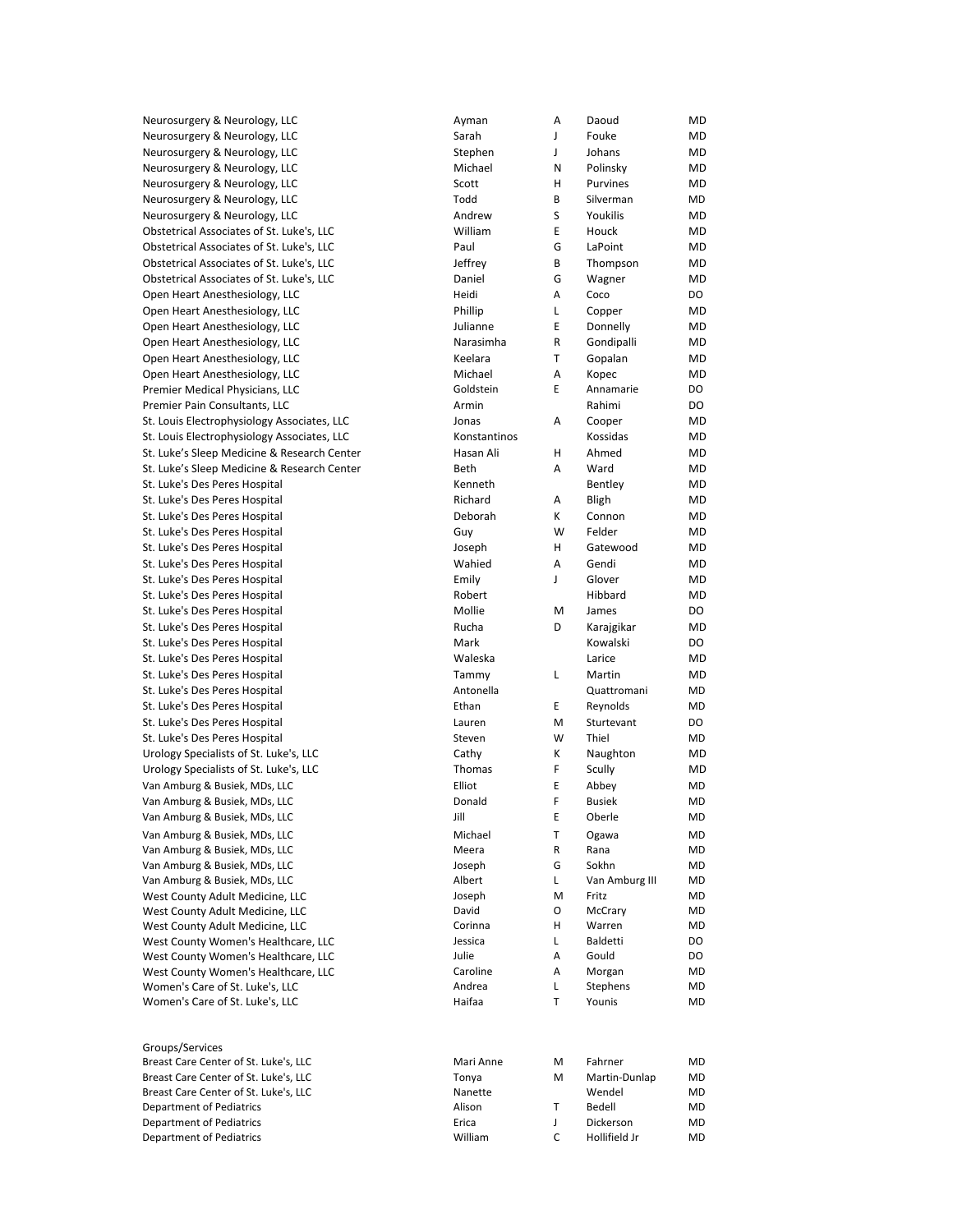| <b>Department of Pediatrics</b>                                    | Zulekha            | S                         | Jalal            | <b>MD</b> |
|--------------------------------------------------------------------|--------------------|---------------------------|------------------|-----------|
| <b>Department of Pediatrics</b>                                    | Janet              | M                         | Ruzycki          | <b>MD</b> |
| <b>Department of Pediatrics</b>                                    | Sherri             | M                         | Sprehe           | <b>MD</b> |
| Hospitalists                                                       | Muneeb             |                           | Ahmad            | DO        |
| Hospitalists                                                       | Yamini             |                           | Banerjee         | <b>MD</b> |
| Hospitalists                                                       | Megan              | Η                         | Blackburne       | <b>MD</b> |
| Hospitalists                                                       | Shilpa             |                           | Bodhanampati     | <b>MD</b> |
| Hospitalists                                                       | Svetha             |                           | Chunduri         | <b>MD</b> |
| Hospitalists                                                       | Suresh             |                           | <b>Dhital</b>    | <b>MD</b> |
| Hospitalists                                                       | Ravi               | К                         | Donepudi         | <b>MD</b> |
| Hospitalists                                                       | Deepika            |                           | Donepudi         | <b>MD</b> |
| Hospitalists                                                       | Eric               | M                         | Guenther         | <b>DO</b> |
| Hospitalists                                                       | Imran              |                           | Haider           | <b>MD</b> |
| Hospitalists                                                       | Reza               | Τ                         | Jalal            | <b>MD</b> |
| Hospitalists                                                       | Salma              | Q                         | Kazmi            | <b>MD</b> |
| Hospitalists                                                       | Mehreen            | В                         | Khann            | <b>MD</b> |
| Hospitalists                                                       | Igor               | I                         | Krits            | <b>MD</b> |
| Hospitalists                                                       | Huilin             |                           | Li               | <b>MD</b> |
| Hospitalists                                                       | Geetha             | S                         | Maddukuri        | <b>MD</b> |
| Hospitalists                                                       | JingJuan           |                           | Min              | <b>MD</b> |
| Hospitalists                                                       | <b>Brian</b>       | J                         | Moore            | <b>DO</b> |
| Hospitalists                                                       | Armine             |                           | Nadiryan         | <b>MD</b> |
| Hospitalists                                                       | Aaliya             |                           | Najib            | <b>MD</b> |
| Hospitalists                                                       | Muhammad           |                           | Naseeruddin      | <b>MD</b> |
| Hospitalists                                                       | Talat              | M                         | Nawas            | <b>MD</b> |
| Hospitalists                                                       | Vinita             |                           | Panwar           | <b>MD</b> |
| Hospitalists                                                       | Sanjay             | Α                         | Patwardhan       | <b>MD</b> |
| Hospitalists                                                       | Rajeshwar          |                           | Peddi            | MD        |
| Hospitalists                                                       | Nighat             | S                         | Qadri            | <b>MD</b> |
| Hospitalists                                                       | Vijayakumari       |                           | Reddy            | <b>MD</b> |
| Hospitalists                                                       | Manirul            | $\boldsymbol{\mathsf{H}}$ | Tamal            | <b>MD</b> |
| Hospitalists                                                       | Ashfaq             |                           | Ullah            | <b>MD</b> |
| Hospitalists                                                       | Philip             | В                         | Vaidyan          | <b>MD</b> |
| St Luke's Hospital Surrey Place                                    | Sabiha             | Τ                         | Siddiqui         | <b>MD</b> |
| St. Luke's Emergency Department                                    | <b>Brandon</b>     | M                         | <b>Barth</b>     | <b>MD</b> |
| St. Luke's Emergency Department                                    | William            | C                         | Carr Jr          | <b>MD</b> |
| St. Luke's Emergency Department                                    | Vijai              | ٧                         | Chauhan          | <b>MD</b> |
| St. Luke's Emergency Department                                    | Ronald             | D                         | Dean             | DO        |
| St. Luke's Emergency Department                                    | Michael            | E                         | Fritsche         | DO        |
| St. Luke's Emergency Department                                    | <b>Bradley</b>     | R                         | Gregg            | <b>MD</b> |
| St. Luke's Emergency Department                                    | Jonas              | ٧                         | Grybinas         | <b>MD</b> |
| St. Luke's Emergency Department                                    | Tobey              |                           | Harris Jr        | <b>MD</b> |
| St. Luke's Emergency Department                                    |                    | В                         |                  |           |
|                                                                    | <b>Brett</b>       | E                         | Haugen           | <b>MD</b> |
| St. Luke's Emergency Department                                    | Raghu              |                           | Kanumuri         | <b>MD</b> |
| St. Luke's Emergency Department                                    | Michael            | J                         | Klevens          | MD, MBA   |
|                                                                    | Sonia              | J                         | Levy             | <b>MD</b> |
| St. Luke's Emergency Department<br>St. Luke's Emergency Department | Lisa               | P                         | Maier            | <b>MD</b> |
|                                                                    | Alan               | J                         | Martin           | <b>MD</b> |
| St. Luke's Emergency Department<br>St. Luke's Emergency Department | Mark               | Α                         | Mason            | <b>MD</b> |
| St. Luke's Emergency Department                                    | Abdul              |                           | Moheet           | <b>MD</b> |
| St. Luke's Emergency Department                                    | John               | Τ                         | Oldham           | <b>MD</b> |
| St. Luke's Emergency Department                                    | Alexander          | J                         | Rachmiel         | <b>MD</b> |
| St. Luke's Emergency Department                                    | Mahmoud            | Α                         | Saleh            | <b>MD</b> |
| St. Luke's Emergency Department                                    | Mark               | A                         | Scheperle        | <b>MD</b> |
| St. Luke's Emergency Department                                    | George             | R                         | Shuert           | <b>DO</b> |
| St. Luke's Emergency Department                                    | Scott              | R                         | Soerries         | <b>MD</b> |
|                                                                    | John               | E                         | Sparks           | DO        |
| St. Luke's Emergency Department                                    | Kenneth            | Α                         | Stein            | <b>MD</b> |
| St. Luke's Emergency Department                                    | Matthew            | R                         | Treaster         | <b>MD</b> |
| St. Luke's Emergency Department<br>St. Luke's Emergency Department | Lindsey            | M                         | Van Sambeek      | <b>MD</b> |
|                                                                    |                    |                           | Aradhyula        | <b>MD</b> |
| St. Luke's Hospital ICU                                            | Sangita<br>Jessica | В                         | <b>Barks</b>     | DO        |
| St. Luke's Hospital ICU                                            | Hope               | Α                         | Cranston-D'Amato | <b>MD</b> |
| St. Luke's Hospital ICU                                            | Andrew             | С                         | Dickler          | <b>MD</b> |
| St. Luke's Hospital ICU                                            | John               | E                         | Frattini         | <b>MD</b> |
| St. Luke's Hospital ICU                                            | James              | C                         | Freeman          | <b>MD</b> |
| St. Luke's Hospital ICU<br>St. Luke's Hospital ICU                 | Barry              | L                         | Hendrickson      | <b>MD</b> |

St. Luke's Hospital ICU